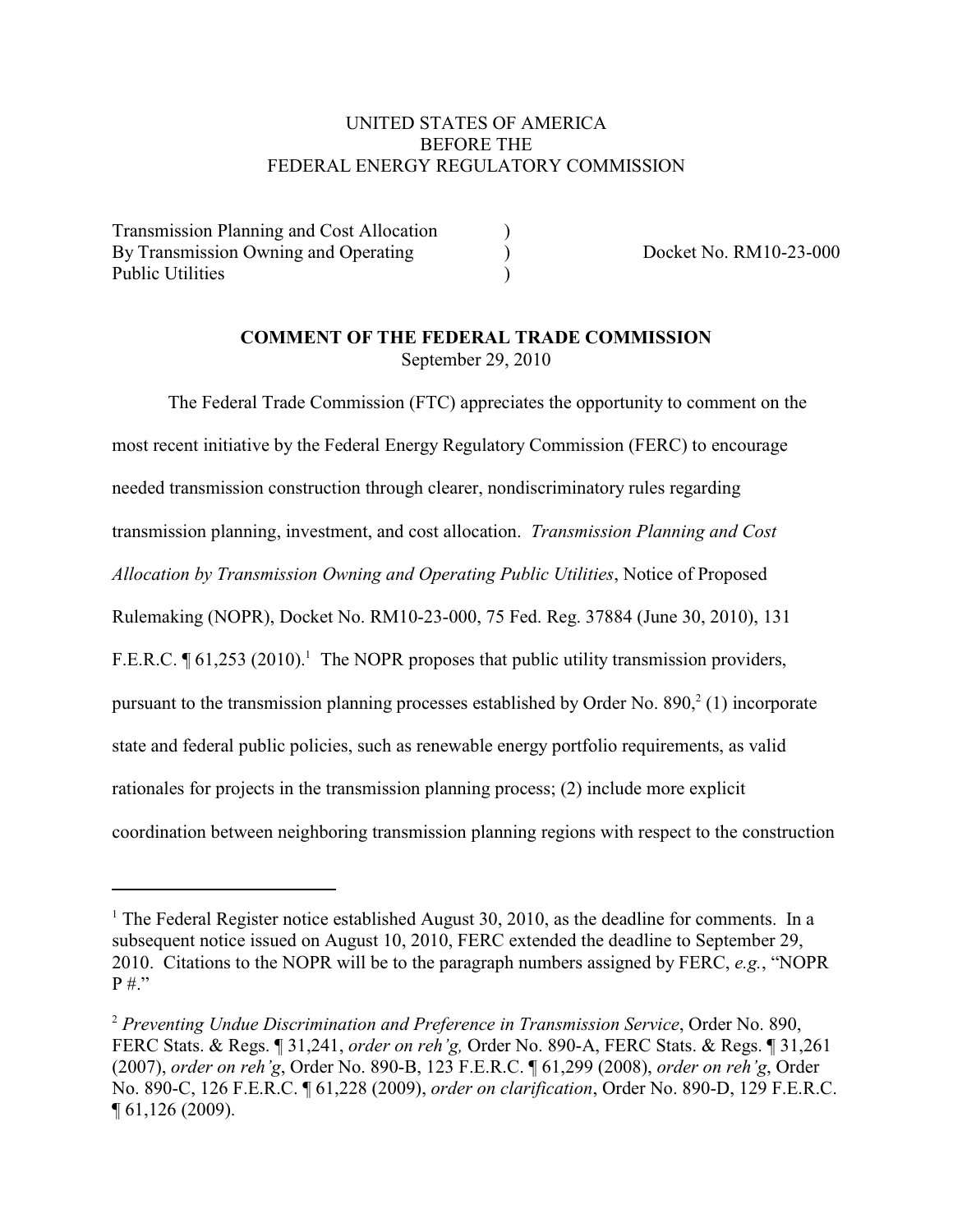of inter-regional facilities; and (3) eliminate from FERC-approved tariffs and agreements a right of first refusal (ROFR) that provides incumbent transmission providers with the right to build transmission projects developed and proposed by other entities. The NOPR also would require transmission providers to develop and file transmission cost allocation methodologies that satisfy cost allocation principles for intra-regional and inter-regional transmission projects.

As developed below, the FTC comments on three issues raised by the NOPR:

- The regional and inter-regional joint transmission planning envisioned by the NOPR likely will result in varying degrees of discussions and collaborations among competitors, as well as with customers. Although such interactions are not immune from antitrust scrutiny, the antitrust laws are not a barrier to competitors' (or competitors' and customers') ability to work together in procompetitive ways.
- Consistent with longstanding antitrust policy disfavoring regulatory barriers to entry outside of very limited circumstances, the FTC supports elimination of transmission incumbents' ROFR, not only for projects proposed through the regional transmission planning process, but also for transmission planning processes for individual transmission systems. FERC also should ensure that the standards set for participation in transmission projects by incumbents and non-incumbents alike are not exclusionary in favor of the incumbents.
- Regarding the NOPR's cost allocation proposals, the FTC encourages FERC to seek broad consensus on cost allocation sooner rather than later. The FTC consistently has urged Interconnection-wide coordination of transmission policies, because of the broad dynamic impacts that transmission has on electricity flows and markets. The FTC is concerned that the multiple cost allocation methodologies envisioned by the NOPR may hamper the inter-regional transmission investments that can both support effective competition and minimize the societal costs of complying with state and federal environmental and energy security initiatives. Consistent transmission cost allocation policies also can help overcome efforts to protect existing generation investments and market power from competitive forces and to free-ride on other entities' transmission development and planning investments.

#### **Interest of the FTC**

The FTC is an independent agency of the United States Government responsible for

maintaining competition and safeguarding the interests of consumers, both through enforcement

of the antitrust and consumer protection laws and through competition policy research and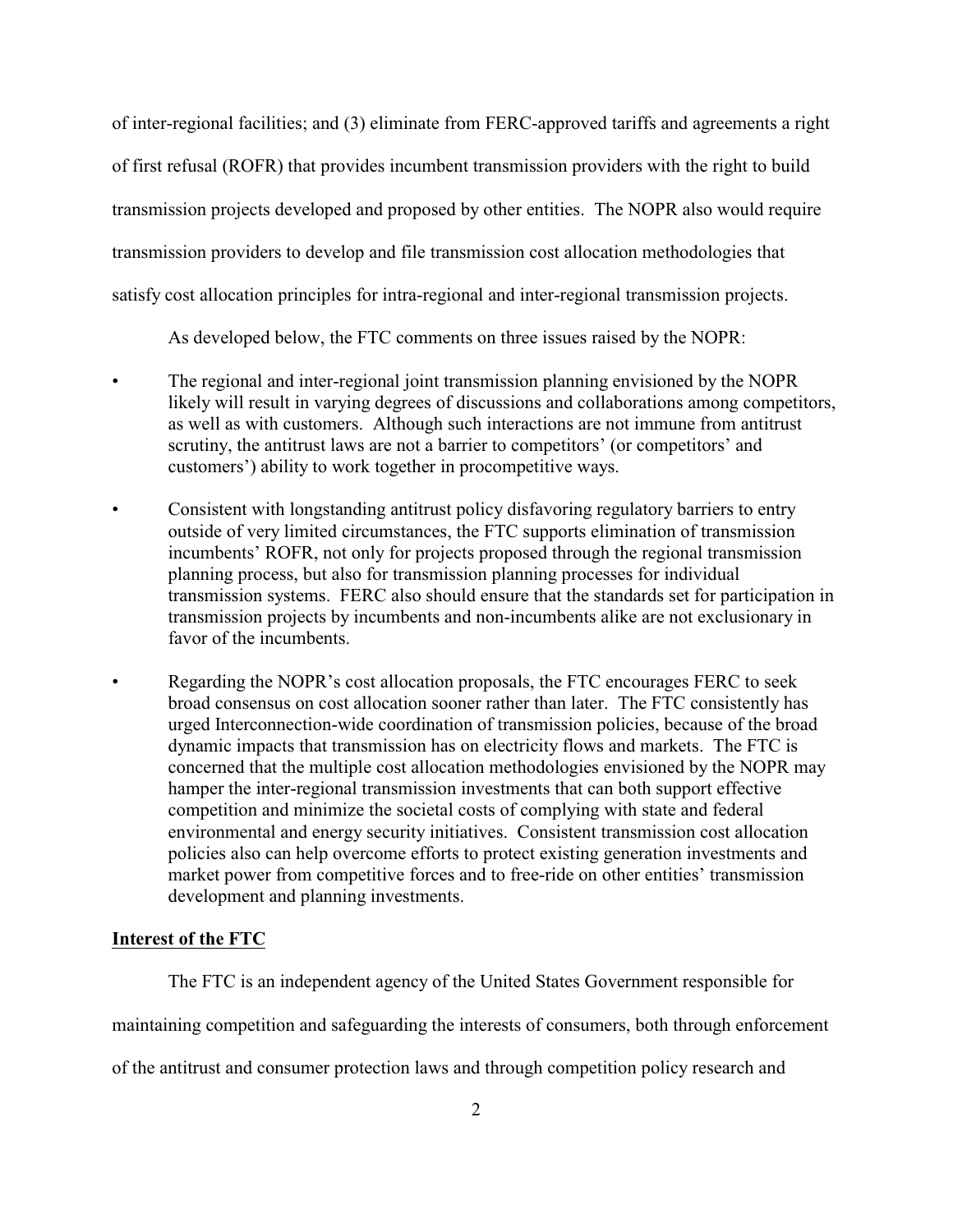advocacy. The FTC often analyzes regulatory or legislative proposals that may affect competition or allocative efficiency in the electric power industry. The FTC also reviews proposed mergers that involve electric and natural gas utility companies, as well as other parts of the energy industry. In the course of this work, as well as in antitrust and consumer protection research, investigation, and litigation, the FTC applies established legal and economic principles and recent developments in economic theory and empirical analysis.

The energy sector, including electric power, has been an important focus of the FTC's antitrust enforcement and competition advocacy.<sup>3</sup> The FTC's competition advocacy program has produced two staff reports on electric power industry restructuring issues at the wholesale and retail levels.<sup>4</sup> The FTC staff also contributed (as did FERC staff) to the work of the Electric Energy Market Competition Task Force, which issued a *Report to Congress* in 2007.<sup>5</sup> In addition, the FTC has held public conferences on energy topics, including *Energy Markets in the*

<sup>3</sup> *See*, *e.g.*, Opening Remarks at the FTC Conference on *Energy Markets in the*  $21^{st}$  *Century: Competition Policy in Perspective* (Apr. 10, 2007), *available at* <http://www.ftc.gov/speeches/majoras/070410energyconferenceremarks.pdf>. FTC merger cases involving electric power markets have included the *DTE Energy/MCN Energy* (2001) (consent order), *available at* [http://www.ftc.gov/os/2001/05/dtemcndo.pdf](http://wwwftc.gov/os/2001/05/dtemcndo.pdf); and *PacifiCorp/Peabody Holding* (1998) (consent agreement), *available at* [http://www.ftc.gov/os/1998/02/9710091.agr.htm](http:
//www.ftc.gov/os/1998/02/9710091.agr.htm). (The FTC subsequently withdrew the *PacifiCorp* settlement when the seller accepted an alternative acquisition offer that did not pose a threat to competition.)

 FTC Staff Report, *Competition and Consumer Protection Perspectives on Electric Power* <sup>4</sup> *Regulatory Reform: Focus on Retail Competition* (Sept. 2001), *available at* <http://www.ftc.gov/reports/elec/electricityreport.pdf>; FTC Staff Report, *Competition and Consumer Protection Perspective on Electric Power Regulatory Reform* (July 2000), *available at* <http://www.ftc.gov/be/v000009.htm> (compiling previous comments from the FTC staff provided to various state and federal agencies).

<sup>5</sup> See [http://www.ferc.gov/legal/fed-sta/ene-pol-act/epact-final-rpt.pdf](http://www.ferc.gov/legal/fed-sta/ene-pol-act/epact-fina-rpt.pdf).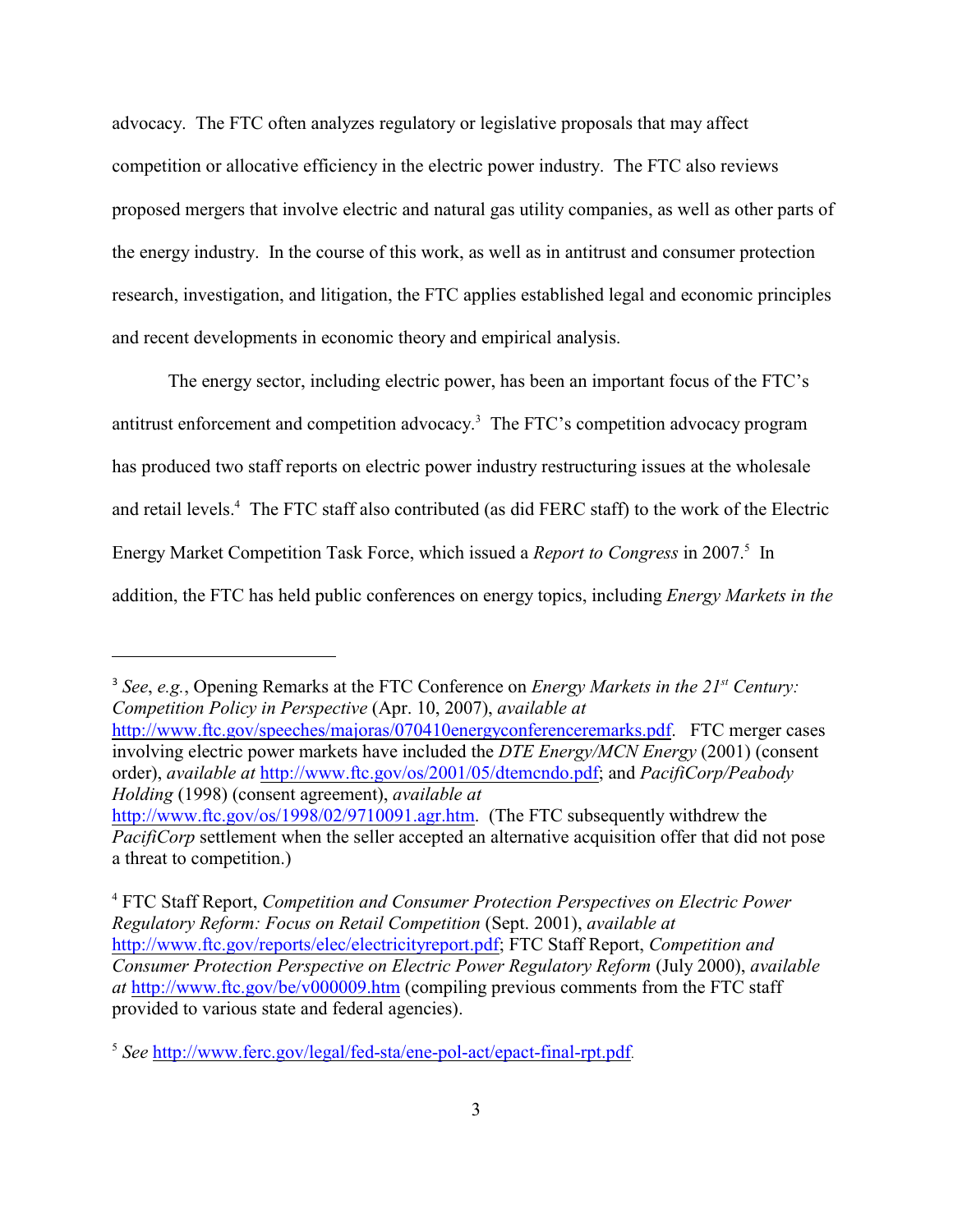21st Century (April 10-12, 2007)<sup>6</sup> and *Carbon Offsets & Renewable Energy Certificates* (January 8, 2008).<sup>7</sup>

The FTC and its staff have filed numerous competition advocacy comments with FERC and participated in FERC technical conferences on market power issues. On December 3, 2009, the FTC submitted a reply comment in Transmission Planning Processes Under Order No. 890 (Docket No. AD09-08-000), the policy inquiry that led to the current NOPR.<sup>8</sup> Also in December 2009, the FTC submitted comments in FERC's proceedings on possible elements of a National Action Plan on Demand Response (Docket No. AD09-10-000).<sup>9</sup> Other FTC participation in FERC's competition-related inquiries has included the March 2007 appearance by the Deputy Director for Antitrust in the FTC's Bureau of Economics as a panelist for a technical conference on FERC's merger and acquisition review standards under Federal Power Act (FPA) Section 203 (Docket No. AD07-2-000). The FTC also has commented on FERC's initiatives to promote wholesale electricity competition and on various state issues associated with restructuring the

Conference materials *available at* <sup>6</sup> <http://www.ftc.gov/bcp/workshops/energymarkets/index.shtml>.

Conference materials *available at* <sup>7</sup>

<http://www.ftc.gov/bcp/workshops/carbonoffsets/index.shtml>. Other programs have included the FTC's public workshop on *Market Power and Consumer Protection Issues Involved with Encouraging Competition in the U.S. Electric Industry*, held on September 13-14, 1999 (workshop materials *available at* [http://www.ftc.gov/bcp/elecworks/index.shtm](http://www/ftc.gov/bcp/elecworks/index.shtm)); and the Department of Justice and FTC workshop on *Electricity Policy*, held on April 23, 1996.

<sup>&</sup>lt;sup>8</sup> Reply Comment of the Federal Trade Commission, *Transmission Planning Processes Under Order No. 890*, Docket No. AD09-08-000 (Dec. 3, 2009) (FTC Reply Comment), *available at* <http://www.ftc.gov/os/2009/12/V100001ferc.pdf>.

<sup>&</sup>lt;sup>9</sup> This comment is available at <http://www.ftc.gov/os/2009/12/V100002ferc.pdf>.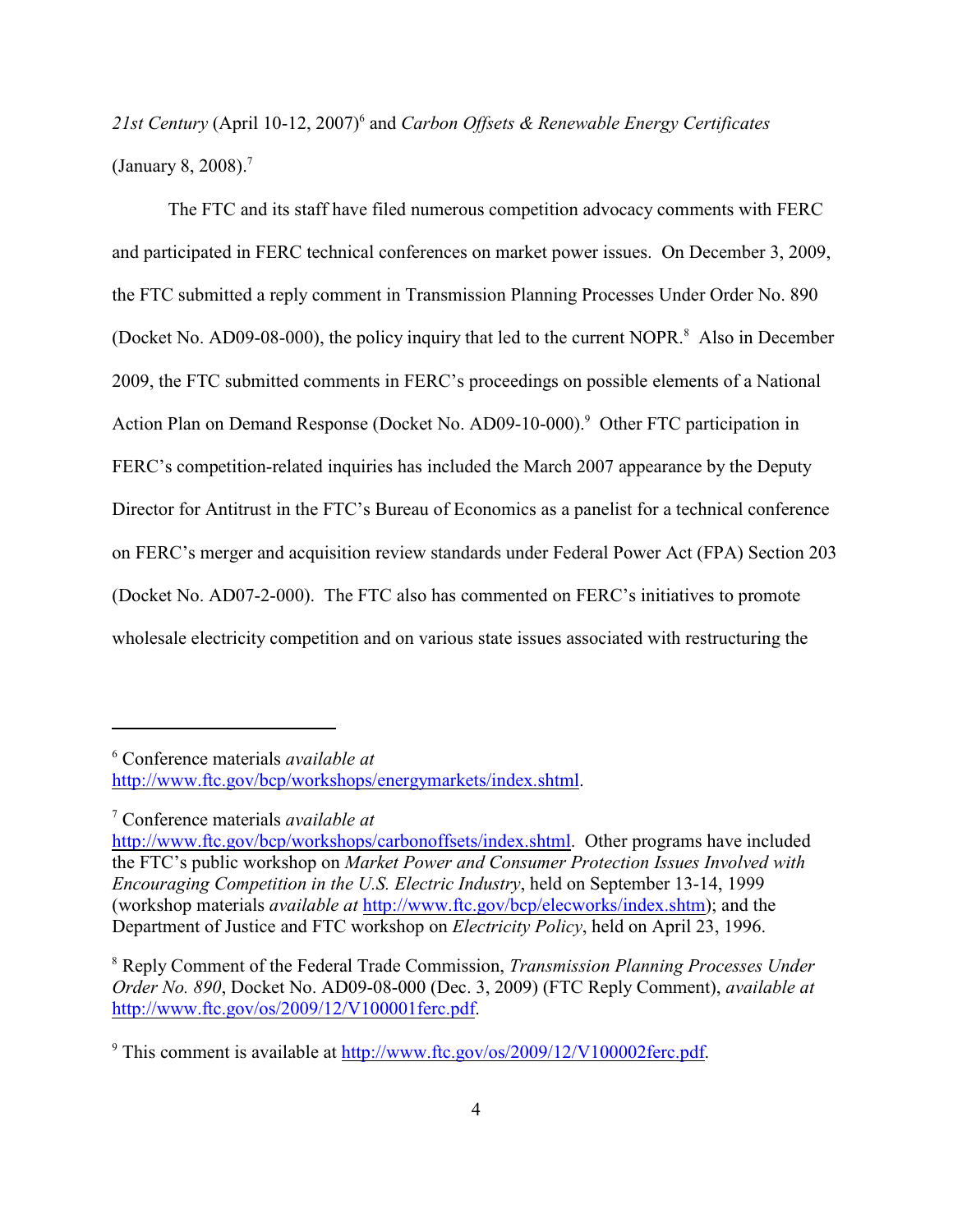electric power industry.<sup>10</sup>

#### **Comment on Transmission Planning**

The NOPR addresses what FERC characterizes as "deficiencies in the transmission planning and cost allocation processes so that the transmission grid can better support wholesale power markets and thereby ensure that Commission-jurisdictional services are provided at rates, terms and conditions that are just and reasonable and not unduly discriminatory or preferential." NOPR P 33. Among the deficiencies identified by the NOPR are the lack of a requirement for a regional transmission plan and the relative lack of inter-regional transmission planning. NOPR PP 35, 39. Regional planning and inter-regional planning are necessary because the highly interconnected nature of the transmission grid and of the interstate markets it supports means that many – perhaps most – transmission projects will have effects beyond the boundaries of a single transmission entity.

The FTC observed in its comment of December 3, 2009, in AD09-08-000 that transmission planning should reflect the geographic scope of power flows so that it incorporates relevant congestion, reliability, and environmental considerations. Ideally, the scope would be as broad as each Interconnection in the United States, because "the physical reality is that, within the three interconnection grids, any action taken by one transmission provider can have major and nearly instantaneous effects on the transmission facilities of all other transmission providers." *Regional Transmission Organizations*, Notice of Proposed Rulemaking, Docket No.

<sup>&</sup>lt;sup>10</sup> See, e.g., Federal Trade Commission, Comment before the Federal Energy Regulatory Commission on Wholesale Competition in Regions with Organized Electric Markets (Apr. 17, 2008), *available at* <http://www.ftc.gov/be/v070014b.pdf>. A listing of FTC and FTC staff competition advocacy comments to federal and state regulatory agencies (in reverse chronological order) is available at [http://www.ftc.gov/opp/advocacy\\_date.shtm](http://www.ftc.gov/opp/advocacy_date.shtm).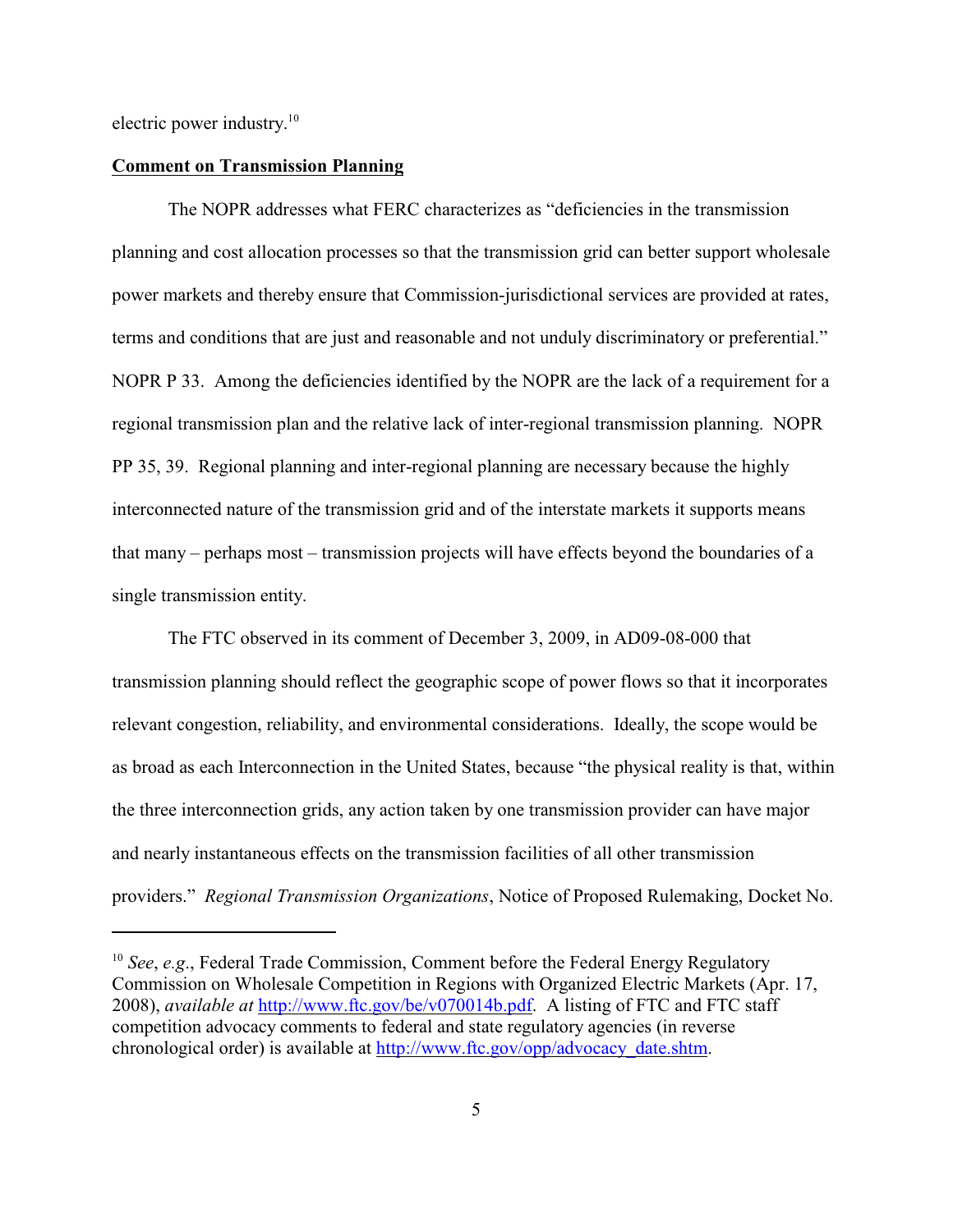RM99-2-000, 64 Fed. Reg. 31390, 31398 (June 10, 1999). The most obvious examples are blackouts that spread between areas and threaten reliability over even larger areas.

Not only does broad regional planning reflect the physical flows on the grid, but also it captures the economic and policy developments in wholesale and retail electricity markets. For example, areas producing renewable energy, which are often located far from areas of consumption, will need to be integrated into the grid. Demand response and dynamic pricing initiatives can be more effective and valuable if, for example, air conditioning loads in one area can respond to a reduction in wind energy generated thousands of miles away. Although the NOPR does not explicitly require Interconnection-wide transmission planning, the FTC recommends that FERC lead efforts to institutionalize transmission planning on an Interconnection-wide scale. Even broader-scale transmission planning is likely to be efficacious as ties between Interconnections are strengthened.

FERC's policy proposal to require additional regional and inter-regional planning necessarily will require market participants – often competitors – to collaborate with each other (and with customers) not only in transmission planning, but also in transmission construction, ownership, and operation. Competitor collaborations are not immune from antitrust scrutiny. *American Needle, Inc. v. National Football League, et al.*, 560 U.S. \_\_\_, 130 S. Ct. 2201 (2010). At the same time, such collaborations can be, and often are, procompetitive. The antitrust agencies provide considerable guidance to market participants to structure their collaborations in ways that are lawful and efficiency-enhancing. *See, e.g.*, Federal Trade Commission and the U.S. Department of Justice, *Antitrust Guidelines for Collaborations Among Competitors* (June 2000), *available at* <http://www.ftc.gov/os/2000/04/ftcdojguidelines.pdf>. With this guidance and the advice of antitrust counsel, participants in collaborative transmission planning and cost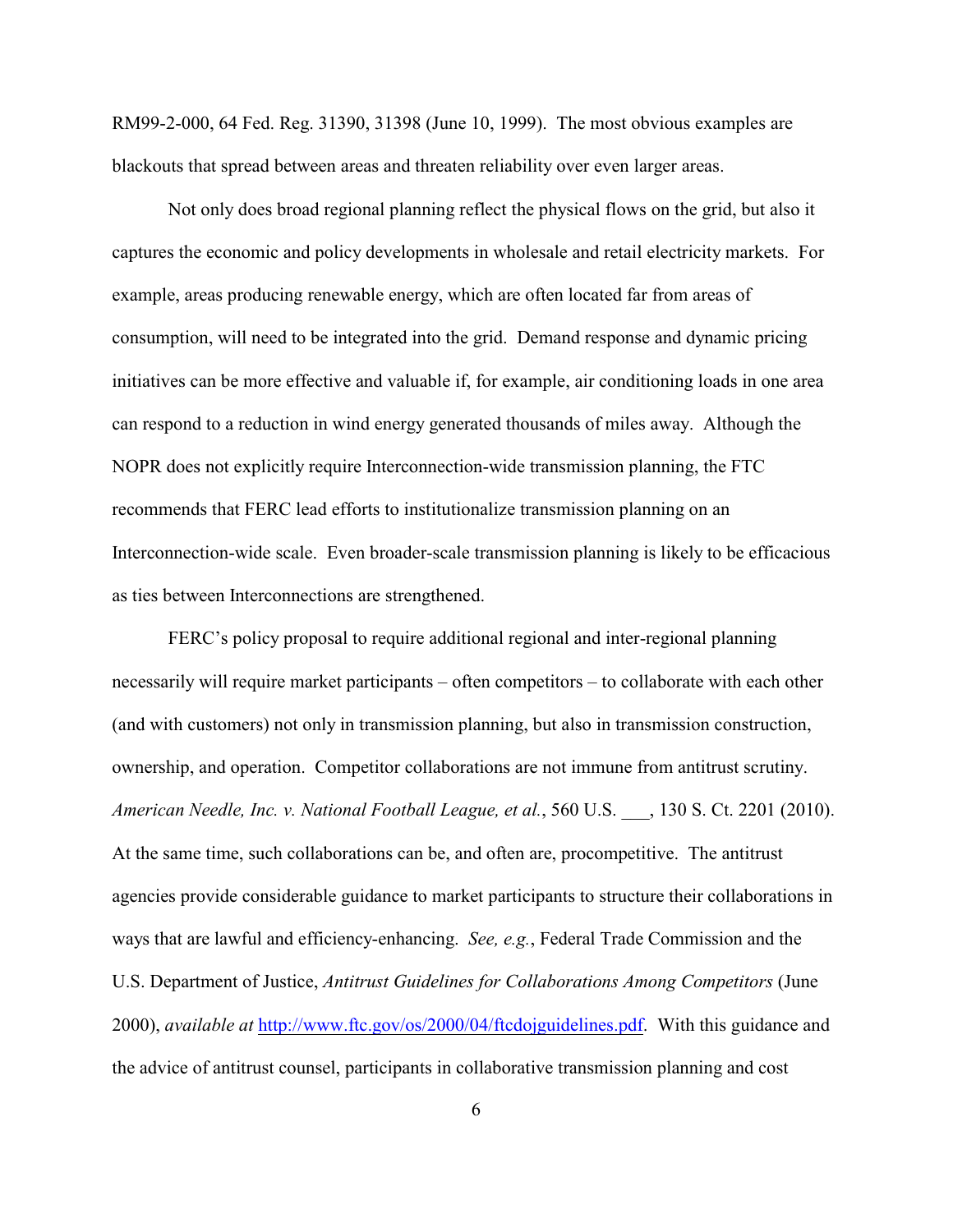allocation processes should not view the antitrust laws as an impediment to their participation.

#### **Comments on Remedying Discrimination against Non-incumbents**

Another deficiency identified in the NOPR is the opportunity for undue discrimination against non-incumbent developers of transmission projects. NOPR P 38. To address this deficiency, the NOPR proposes the "removal from a transmission provider's OATT [open access transmission tariff] or agreements subject to the Commission's jurisdiction of provisions that establish a federal right of first refusal for an incumbent transmission provider." NOPR P 93. The NOPR explains: "Where an incumbent transmission provider has a right of first refusal, a nonincumbent transmission developer risks losing its investment in developing a proposal for submittal to the regional transmission planning process, even if the proposal is selected for inclusion in the regional transmission plan." NOPR P 87. Further, "such a planning process may not result in a cost-effective solution to regional transmission needs and projects that are included in a transmission plan therefore may be developed at a higher cost than necessary." NOPR P 88.

The FTC concurs with FERC's proposed elimination of the ROFR. Consumers benefit from market competition that often takes the form of new entry. "The assumption that competition is the best method of allocating resources in a free market recognizes that all elements of a bargain – quality, service, safety, and durability – and not just the immediate cost, are favorably affected by the free opportunity to select among alternative offers." *Nat'l Soc'y of Prof'l Eng'rs v. United States*, 435 U.S. 679, 695 (1978); *accord FTC v. Superior Court Trial Lawyers Ass'n*, 493 U.S. 411, 423 (1990). In general, sound competition policy calls for competition to be restricted only when necessary to protect the public from significant demonstrated harm, and for the restriction to be drawn narrowly to minimize its anticompetitive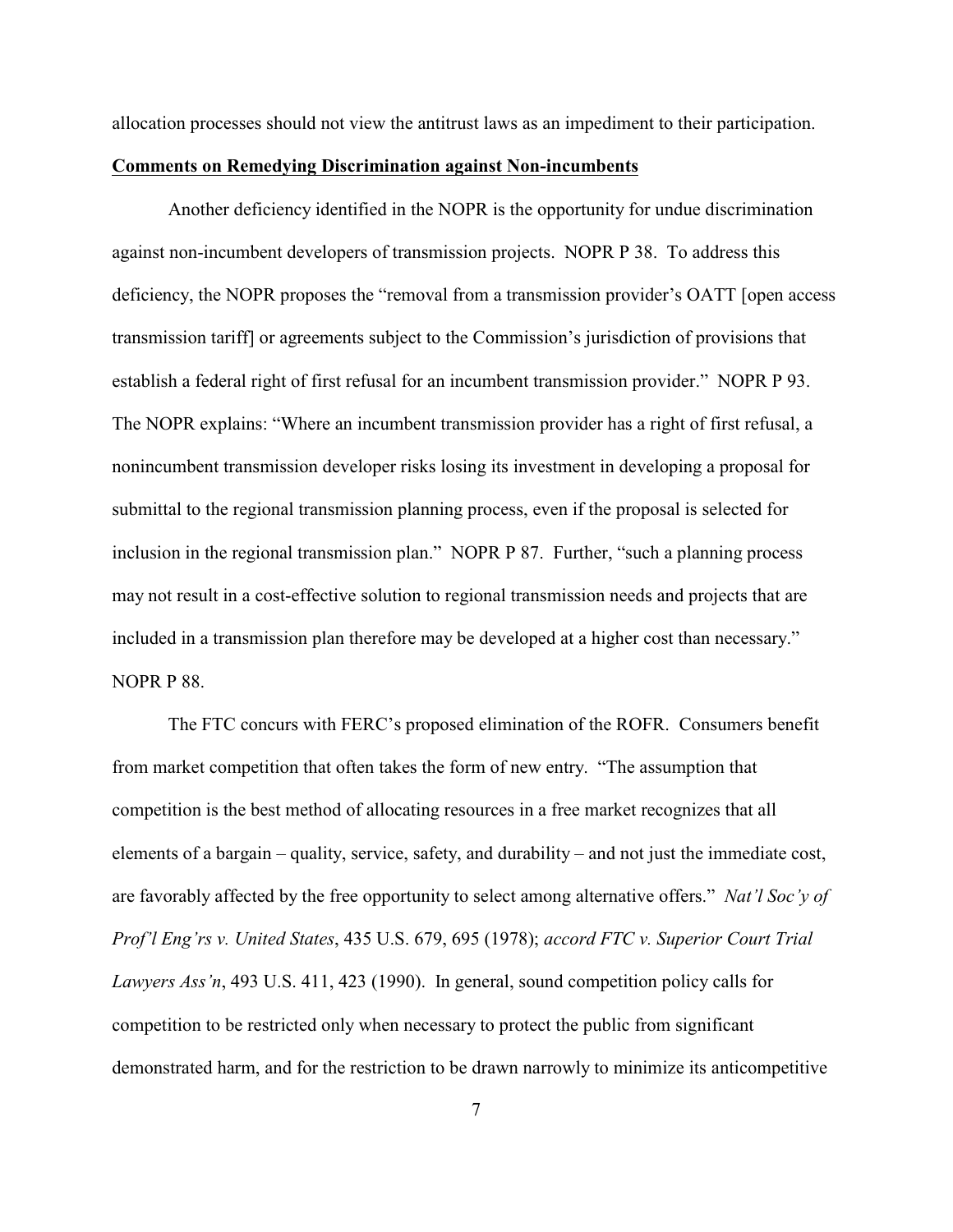impact. Thus, an inquiry into the public interest involves an assessment of the effects of new entry on consumers and competition and whether there are likely to be any significant countervailing impacts. The existing federal right of first refusal increases risk for potential entrants, without any countervailing incentives, and encourages free riding by incumbent transmission owners on the investments of potential entrants in developing transmission project proposals.

The antitrust agencies have long criticized mechanisms by which incumbents may impede new entry that can improve market performance. For example, the agencies frequently identify certificates of necessity (CON) as entry barriers and generally oppose statutory or regulatory requirements for CONs in the absence of a compelling justification for restricting entry. *See* Joint Statement of the Antitrust Division of the U.S. Department of Justice and the Federal Trade Commission before the Illinois Task Force on Health Planning Reform (Sept. 15, 2008), *available at* [http://www.ftc.gov/os/2008/09/V080018illconlaws.pdf](http://www.ftc.gov/os/2008/09/V080018illconlaws.pdf).). CON requirements can increase the costs of entry by more efficient firms, provide incentives and opportunities for incumbents to thwart or delay new entry, and protect incumbent market power. *Id.* at 5-8. The NOPR associates similar concerns with the ROFR. NOPR PP 79-80.<sup>11</sup>

 $11$  The ROFR that the NOPR would eliminate appears to play a role different from the ROFR sometimes agreed to by parties to a private contract. In private contracting, one party may wish to control the identity of the other party to the contractual relationship, such as where the lessee of a property seeks a say over who owns the property that it is leasing. If the lessor decides to sell the property, the ROFR might give the lessee the opportunity to purchase the property by matching the terms of the proposed sale. *See*, *e.g.*, David I. Walker, *Rethinking Rights of First Refusal*, 5 Stan. J.L. Bus. & Fin. 1, 8 (1999). The ROFR in that case affects the rights of the parties to the contract. By contrast, the ROFR at issue in the NOPR does not affect the rights of private contracting parties; rather, it provides incumbents with property rights over third parties with which the incumbents have no contractual relationship. The ROFR thus may prevent new entry, to the detriment of competition.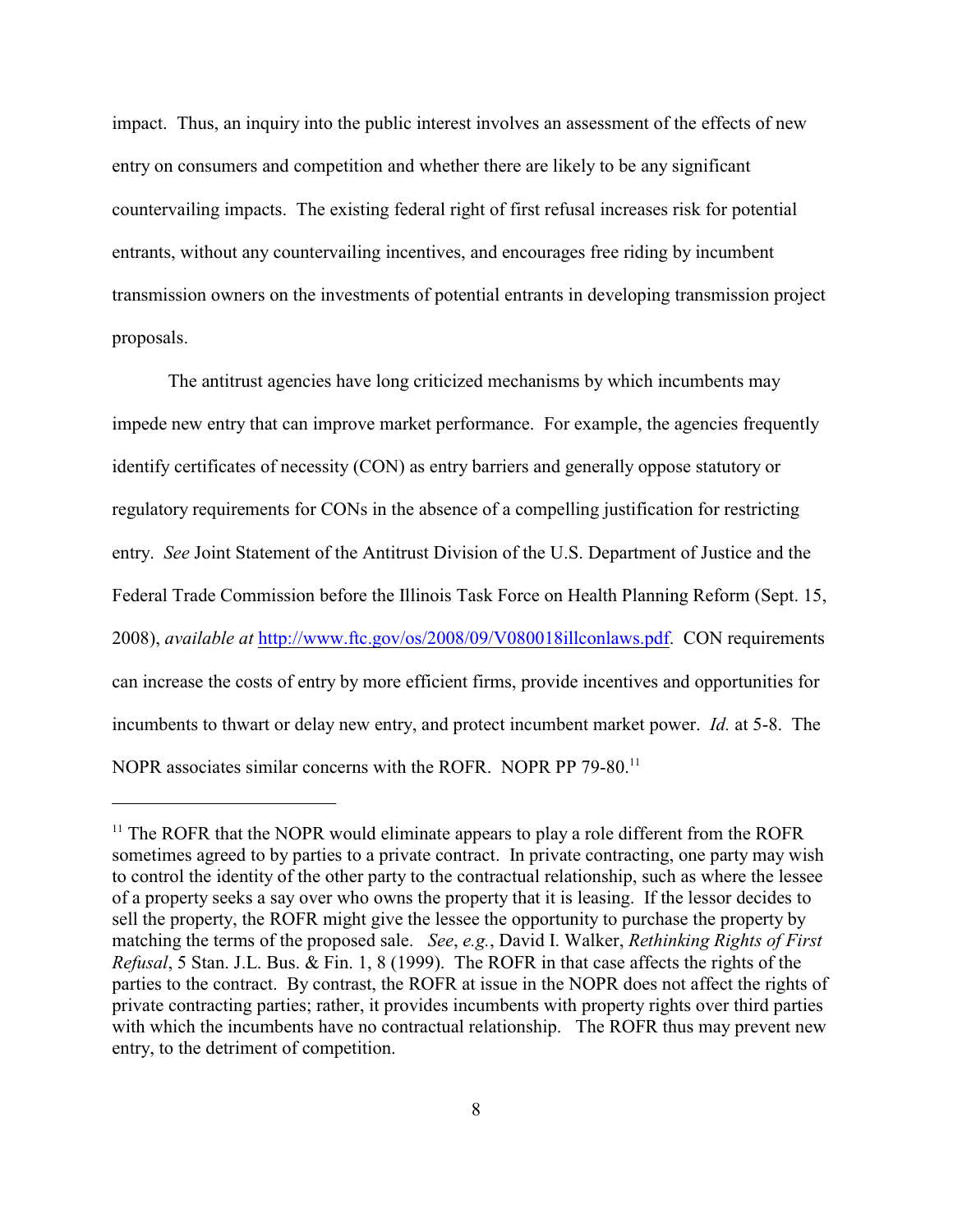Objections to elimination of the ROFR, as described in the NOPR, do not appear to be well-founded. One objection is that incumbents may be obligated to build transmission facilities identified through the transmission planning process and should have a right to own them. NOPR P 77. Elimination of the ROFR, however, should not cause incumbents to lose the right to own any transmission facilities that they build pursuant to their construction obligation, so the *status quo* would not change in such circumstances. Rather, pursuant to the NOPR, the ROFR simply would not extend to facilities that *non-incumbents* seek to build and that are approved in the recognized transmission planning process. Another objection is that incumbents may have obligations to ensure reliable service, including obligations pursuant to mandatory reliability rules developed by the North American Electric Reliability Corporation and enforced by FERC. NOPR P 77. But as we understand it, the new entrants also would be subject to the mandatory, FERC-enforced reliability rules, violations of which carry substantial penalties.<sup>12</sup> Consequently, entrants' transmission investments should not threaten reliability. Moreover, the Supreme Court has rejected similar arguments that competition routinely must be restrained in the name of public safety, stating that such a claim is "a frontal assault on the basic policy of the Sherman Act." *Prof'l Eng'rs*, 435 U.S. at 695.

State ratemaking – for example, a requirement that retail customers receive credits for revenues earned by utilities that operate and maintain a co-owned transmission system – is identified as another ground for continuing the ROFR. NOPR P 77. Yet the transmission systems owned by multiple entities that are successfully operated by just one owner (usually the

<sup>&</sup>lt;sup>12</sup> 18 C.F.R. Part 40; *Mandatory Reliability Standards for the Bulk-Power System*, Order No. 693, FERC Stats. & Regs. ¶ 31,242, *order on reh'g*, Order No. 693-A, 120 F.E.R.C. ¶ 61,053 (2007).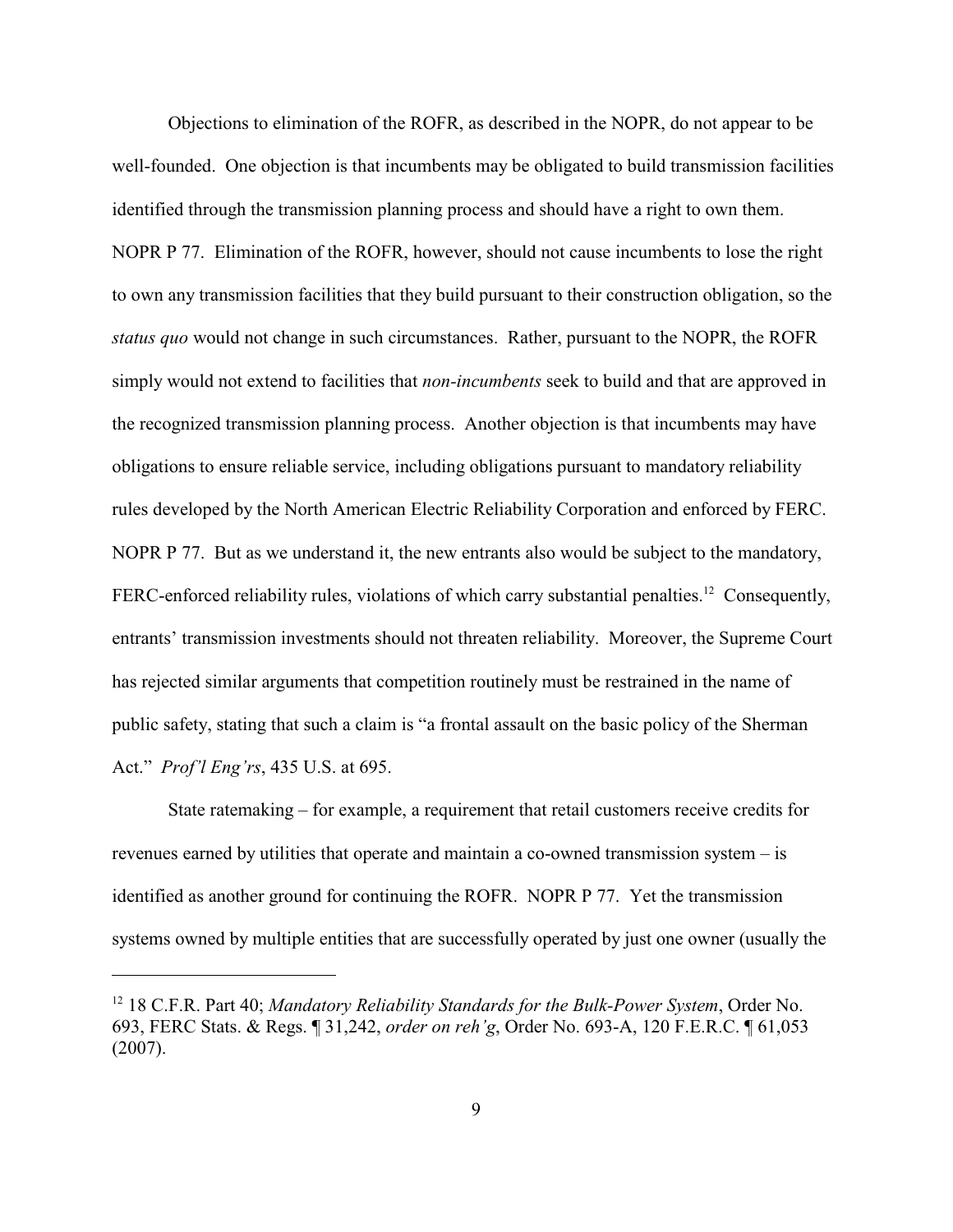regulated utility subject to state law requirements to provide reliable service at the lowest reasonable cost) demonstrate that such requirements are not an insurmountable obstacle to competitive ownership and investment in the transmission grid.<sup>13</sup> Similarly, successful examples of transmission systems that are owned by multiple entities, but operated by a third party (for instance, a regional transmission organization or an independent system operator), further undermine this ROFR rationale.

The procompetitive, efficiency-enhancing grounds for eliminating the ROFR are not limited to transmission projects included in regional or inter-regional transmission plans. On a single system, the incumbent may have incentives to maintain a less than robust transmission system to discourage new generation entry and competition from distant generators, or it may simply have made a decision not to invest in transmission. In the former case, FERC's allowing the incumbent to shield itself from generation competition would be clearly contrary to federal policy promoting competitive, geographically broad generation markets. In the latter case, the incumbent loses no investment opportunity if it would not have built new transmission in any event. In both cases, FERC-jurisdictional policies should not prevent willing, qualified nonincumbents from building transmission projects that have proceeded through the planning process.<sup>14</sup>

 $<sup>13</sup>$  For example, the Integrated Transmission System in Georgia is owned by municipal,</sup> cooperative, and investor-owned utilities but operated by the state-regulated investor-owned utility, Southern Companies. In Indiana, the Joint Transmission System is owned by municipal, cooperative, and investor-owned utilities but operated by the state-regulated investor-owned utility, Duke Energy.

 $14$  The FTC recognizes that other obstacles to new entry may need to be overcome, such as claims that any required state eminent domain authority may be exercised only on behalf of franchised utilities. Such issues, however, should not keep FERC from adopting procompetitive policies.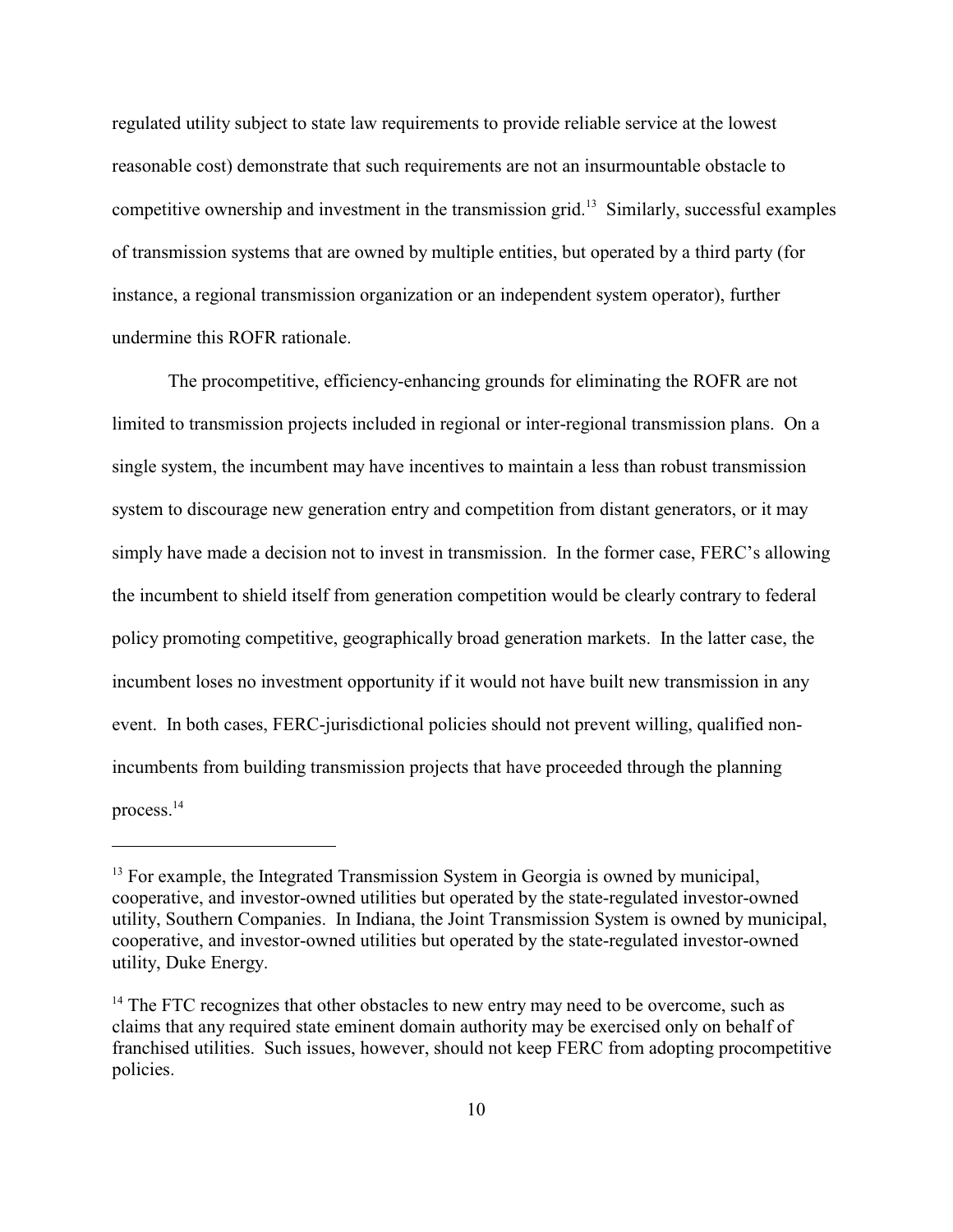Another of the NOPR's proposals for addressing undue discrimination in favor of incumbent transmission owners is a requirement that each public utility transmission provider, in cooperation with customers and other stakeholders, participate in a regional transmission planning process that "establishe[s] appropriate qualification criteria for determining an entity's eligibility to propose a project in the regional transmission planning process, whether that entity is an incumbent transmission owner or a nonincumbent transmission developer." NOPR P 90. In effect, the NOPR requires a form of standard setting. Standards have long played an important role in ensuring the introduction of new technologies and facilitating interoperability, which makes them procompetitive. The FTC, however, has brought a number of cases in which the standard-setting process was impaired by one or more participants and led to an anticompetitive result.<sup>15</sup> Accordingly, the FTC urges FERC to enforce vigilantly the NOPR's requirement that the qualification criteria not be unduly discriminatory or preferential (NOPR P 90), so as not to diminish or lose the procompetitive benefits of eliminating the ROFR.

### **Comment on Cost Allocation**

FERC is concerned that "existing cost allocation methods may not appropriately account for benefits associated with new transmission facilities and, thus, may result in rates that are not just and reasonable or are unduly discriminatory or preferential." NOPR P 154. FERC identifies a number of industry developments giving rise to these concerns. One is expanded regional

<sup>&</sup>lt;sup>15</sup> Rambus Inc., Docket No. 9302 (docket entries *available at* <http://www.ftc.gov/os/adjpro/d9302/index.shtm>); *Union Oil Co. of California*, Docket No. 9305 (docket entries *available at* <http://www.ftc.gov/os/adjpro/d9305/index.shtm>); *see also Dell Computer Corp*., Docket No. C-3658 (FTC press release *available at* <http://www.ftc.gov/opa/1996/06/dell2.shtm>).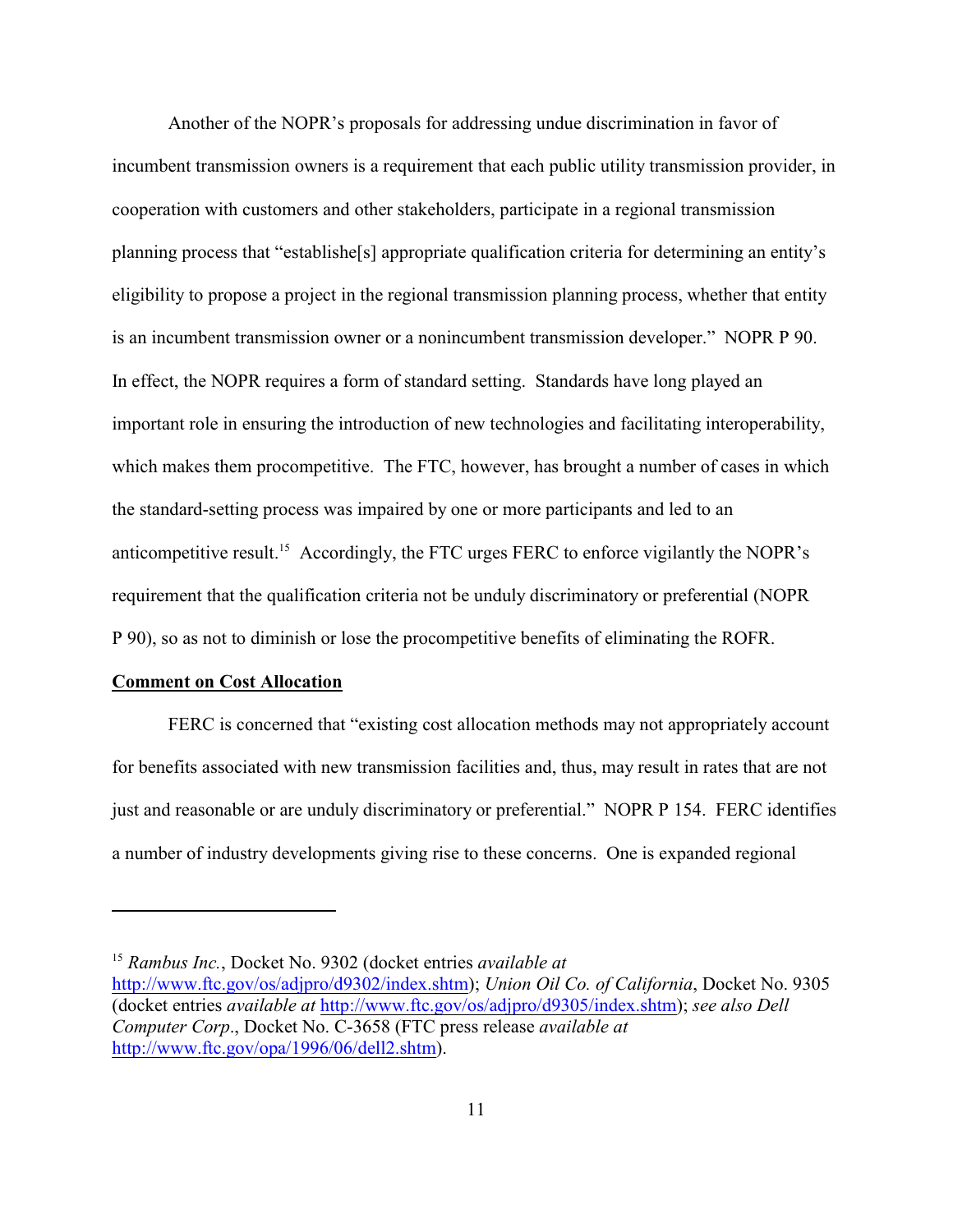power markets, which have "led to a growing need for new transmission facilities that cross several utility, RTO, ISO or other regions." NOPR P 150. Broader markets lead to a "broader diffusion of the benefits associated with transmission upgrades and new transmission facilities." *Id.* In addition, compliance with state resource policies at the lowest societal cost to customers is likely to necessitate the integration of distant, poorly connected renewable energy sources with loads. NOPR P 151. We observed in our comment of December 3, 2009, that transmission also may be needed to integrate distributed generation and demand response resources with other generation and loads at the lowest societal cost. FTC Reply Comment at 10. We agree that the lack of rate structures to allocate the costs of needed transmission, and the free-rider problem that arises when project beneficiaries seek to shift transmission construction costs onto others,<sup>16</sup> add uncertainty and conflict to the debate over what transmission to build and how to pay for it.

To address these concerns, the NOPR proposes that every public utility transmission provider adopt cost allocation rules for various kinds of transmission facilities, which the NOPR categorizes by need and area served. The needs identified are reliability, economics, and public policy (*e.g.*, supporting renewable energy resources). The areas identified are inter-regional projects (facilities that cross more than one neighboring transmission planning region) and intraregional projects (facilities confined to a single planning region). The NOPR states that a transmission provider must propose a cost allocation methodology for each need and each area. This could mean six different methodologies (one for each category), a single methodology applied to all categories, or some number in between. NOPR P 160. The NOPR also outlines cost allocation principles that the methodologies must reflect. NOPR PP 164-76.

 $16$  For example, "participant funding" requires only the project sponsors to bear the costs of new facilities, even when other grid users need (and benefit from) the investment.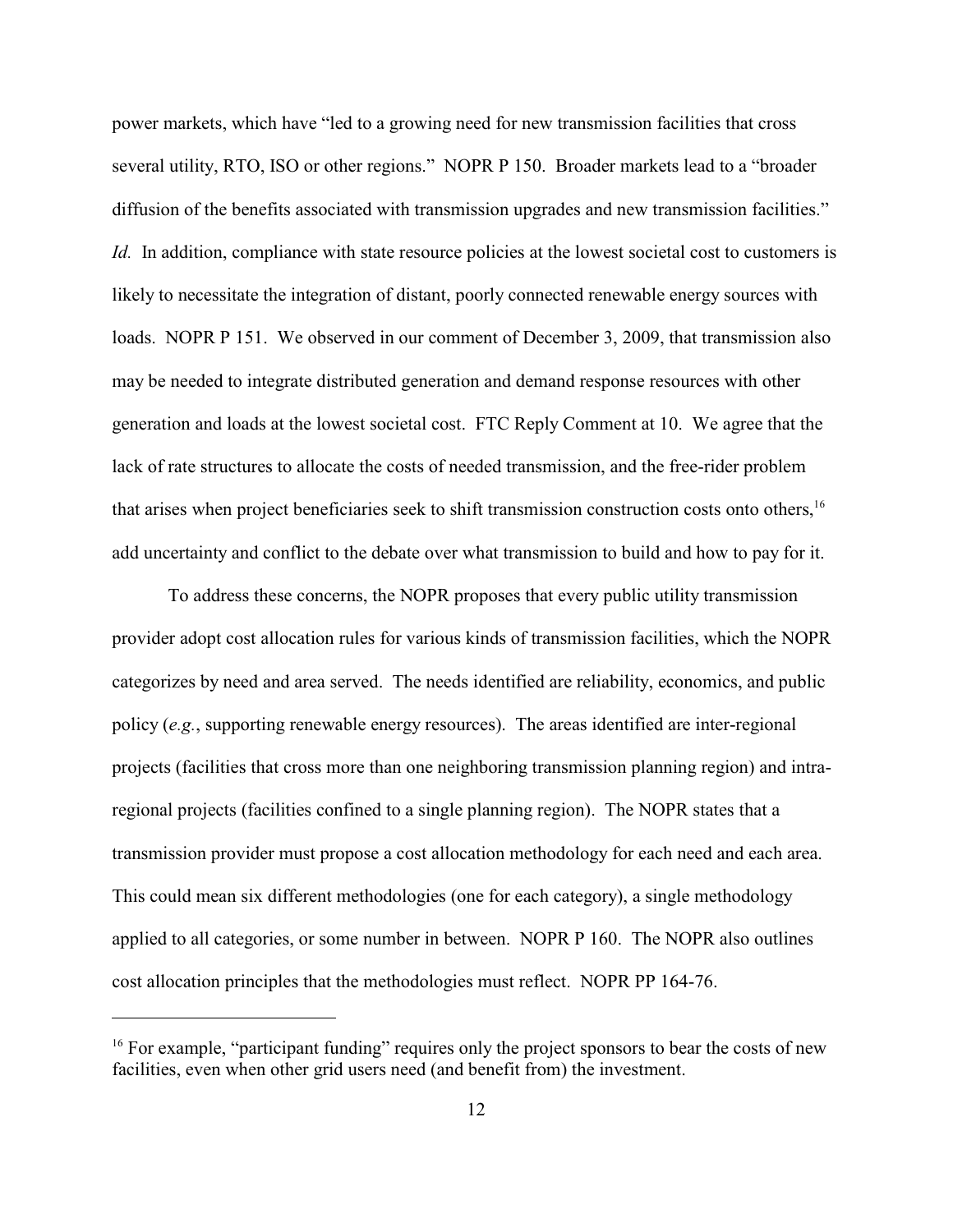The FTC agrees that FERC should take steps, such as the NOPR, to bring certainty to transmission cost allocation rules. At least for now, it appears that FERC does not anticipate consensus on a single cost allocation methodology or a uniform set of methodologies. Instead, FERC will look to transmission providers, their customers, and other stakeholders to develop such methodologies in the first instance, with the hope that there will be ready coordination of methodologies for projects that span areas with disparate cost allocation methods. We encourage FERC to consider providing stronger guidance regarding transmission cost allocation principles. We are concerned that unnecessary variance in transmission allocation methods will have a disruptive effect on multi-area transmission proposals, akin to the disruptive effects that unnecessary diversity in methods for calculating available transmission capability (ATC) had on transmission services spanning multiple areas.<sup>17</sup>

As FERC is aware, transmission investment can involve considerable sums of money, which can intensify efforts to advance narrow interests at the expense of the public. We encourage FERC to consider whether stronger guidance could promote consensus sooner and avoid creating and entrenching a patchwork of transmission cost allocation methodologies that may not support broad, efficient regional markets and low-cost compliance with environmental and energy security policy initiatives. FERC's goal should be to establish consistent, reasonably uniform cost allocation rules that govern an entire Interconnection. Barring proof to the contrary, the manner in which new transmission – whether built for reliability, economic, or

<sup>&</sup>lt;sup>17</sup> The FTC's comment in *Information Requirements for Available Transmission Capability*, Docket No. RM05-17-000 (Aug. 22, 2005) (*available at* <http://www.ftc.gov/os/2005/08/050823availtranscapab.pdf>), focused on inefficiencies associated with the lack of ATC standardization.